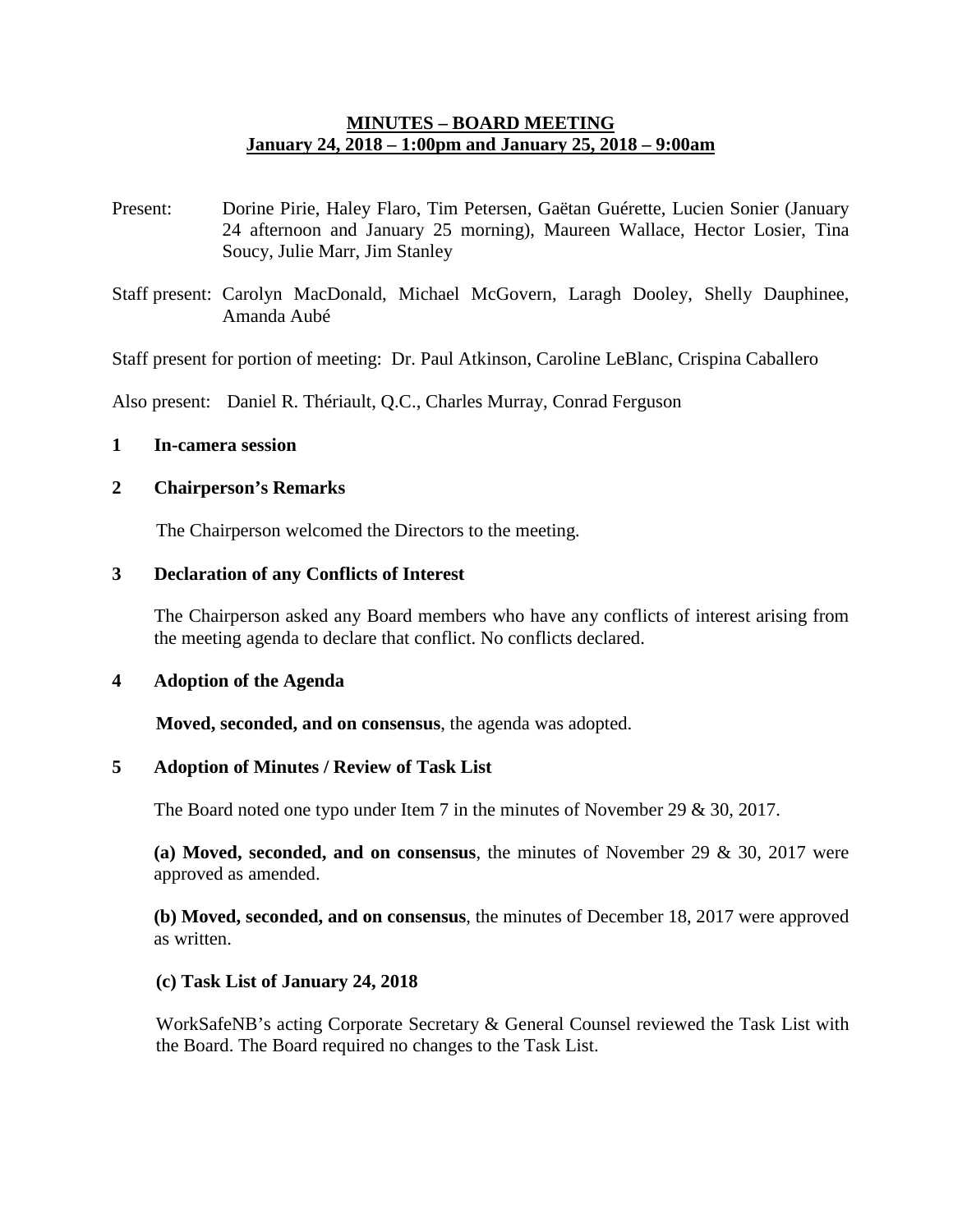## **6 Acting President & CEO's Report**

WorkSafeNB's acting President & CEO presented his report to the Board, noting some additional developments as follows:

He advised that GNB has confirmed funding in the amount of \$40,000 funding to assist with WorkSafeNB efforts related to fishing safety.

He also noted that a Service Agreement has not yet been signed with GNB as it is WorkSafeNB's position that a provision be in place for GNB's payment of occupational health and safety efforts. The Board supported this position. He also noted that there has been some discussion surrounding a provision requiring WorkSafeNB to represent GNB at Workers' Compensation Appeals Tribunal (WCAT) hearings. The Board expressed its disagreement with this provision.

The Board discussed the Auditor General's scope of work and its focus on governance and claims management practices. The acting President & CEO advised he expects the Auditor General's work to be completed in the March timeframe, with a report shared with WorkSafeNB in advance of it being published publicly to ensure accuracy and allow time for responses from WorkSafeNB. The Board noted that while 2016 is the cut-off date for the scope of the audit, WorkSafeNB can reference efforts in 2017 in any required responses to findings in the report.

The Board noted its interest in training related to Performance Excellence, and the acting President & CEO advised he would explore training options for Board members.

WorkSafeNB's Vice President of WorkSafe Services provided the Board with an update on the Memorandum to Executive Council on legislative changes in relation to violence in the workplace. She explained that the announcement of new legislation will be done on April 28, 2018 (National Day of Mourning) and, despite WorkSafeNB's recommendation of an inforce date of January 1, 2019, Government has set an in-force date of September 1, 2018. She also noted that Government agreed to a 30-day consultation period, which will hopefully encourage the voice of the employer as they prepare to implement these changes. The Board confirmed with her and the acting Corporate Secretary & General Counsel that WorkSafeNB's OHS Officers are cognizant of situations where police involvement may be required and that jurisdiction is not anticipated to be an issue related to the legislative changes.

### Client Experience Improvement Update (M18-10)

WorkSafeNB's Director, Service Excellence, reviewed memorandum M18-10 related to the Client Experience Improvement Roadmap. She updated the Board on the following two initiatives: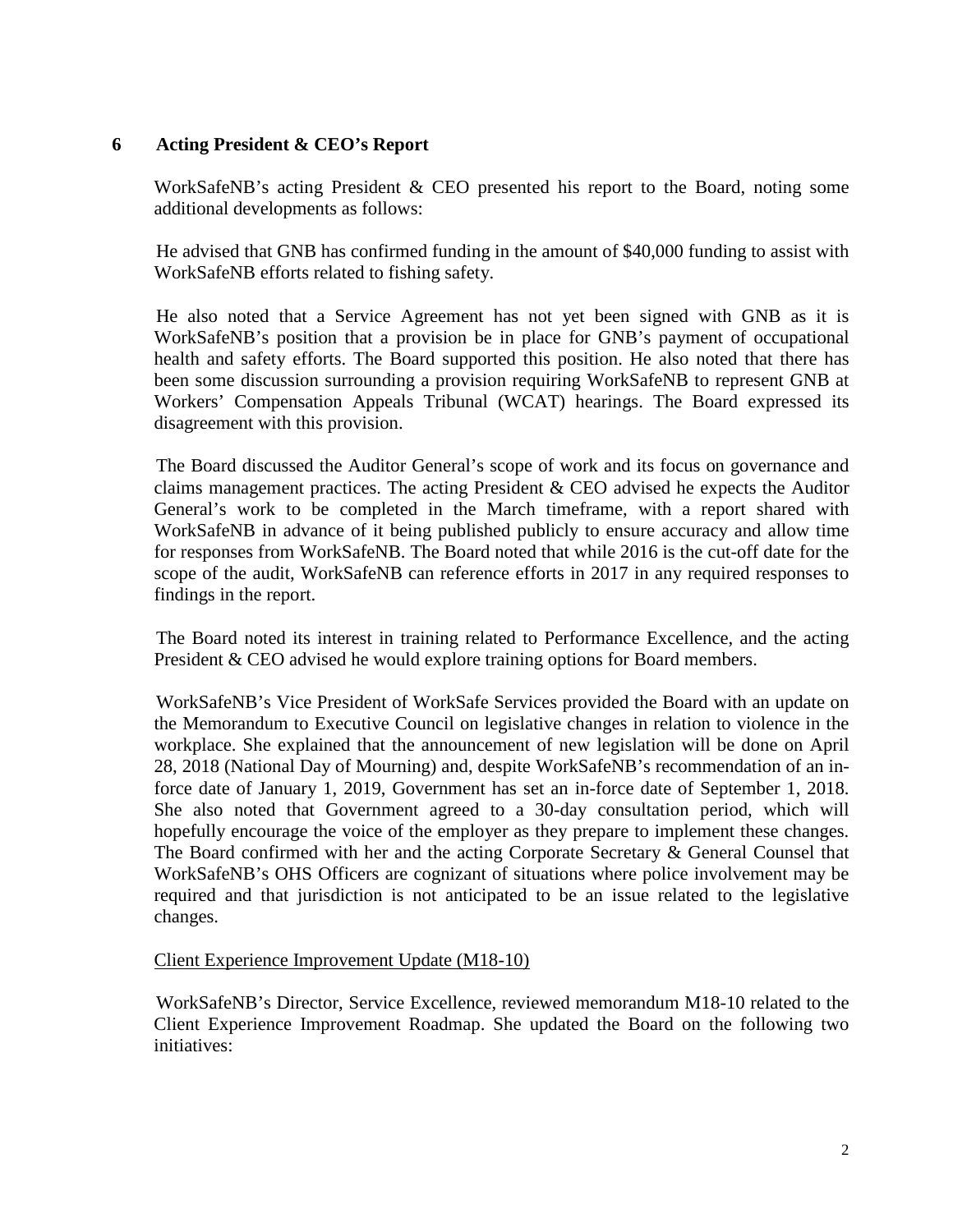Initiative #5: Further develop leadership capability and competency: She explained this went to RFP and submissions will be reviewed in January 2018.

Initiative #25: Assess and enhance KIP's and tracking system: She explained staff are currently working on how KPI's are reported.

**Moved, seconded, and on consensus**, the acting President & CEO's report was accepted by the Board of Directors.

# **7 Annual Approval of OHS Arbitrators (M18-01)**

Following the introduction of memorandum M18-01 by WorkSafeNB's acting Corporate Secretary & General Counsel, the Board of Directors discussed the annual appointment of arbitrators under subsection 25(2) of the *Occupational Health and Safety Act*. These arbitrators are appointed by the Board for the purposes of mediating and arbitrating complaints of Discriminatory Action under sections 24, 25 and 26 of the *Act*.

**Moved, seconded, and on consensus**, the Board of Directors rescinds the 1998 document titled "Arbitrator Selection Protocol" and directs that the appointment and assignment of arbitrators under the *Occupational Health and Safety Act* be as follows:

- 1. The Board of Directors is the sole appointing authority for arbitrators under subsection 26(2) of the *Occupational Health and Safety Act*;
- 2. Staff will seek re-approval of the list of appointed arbitrators annually in the first quarter of each year;
- 3. The list of appointed arbitrators shall have a sufficient number of appointees to ensure effective and efficient arbitration of complaints without having so many appointees that expertise is unable to be maintained;
- 4. Those persons appointed to the position of arbitrator shall be practising members of the Law Society of New Brunswick and shall
	- reflect gender balance and
	- reflect the English and French linguistic communities.
- 5. An arbitrator's appointment shall continue until rescinded or they resign.
- 6. When a Form 1 Complaint is received, staff shall assign an appointed arbitrator on a rotational basis, as required by Regulation 84-26, having regard for linguistic requirements.
- 7. Before providing the Form 1 Complaint and any additional materials received to an appointed arbitrator, staff shall obtain confirmation that the intended assignee has no conflict of interest or professional conflict with the parties.

# **8 Redraft of Arbitrator Selection Protocol (M18-02)**

WorkSafeNB's acting Corporate Secretary & General Counsel introduced and reviewed memorandum M18-02 which included information regarding complaints of discriminatory action under subsection 25(2) of the *Occupational Health and Safety Act*. The Board was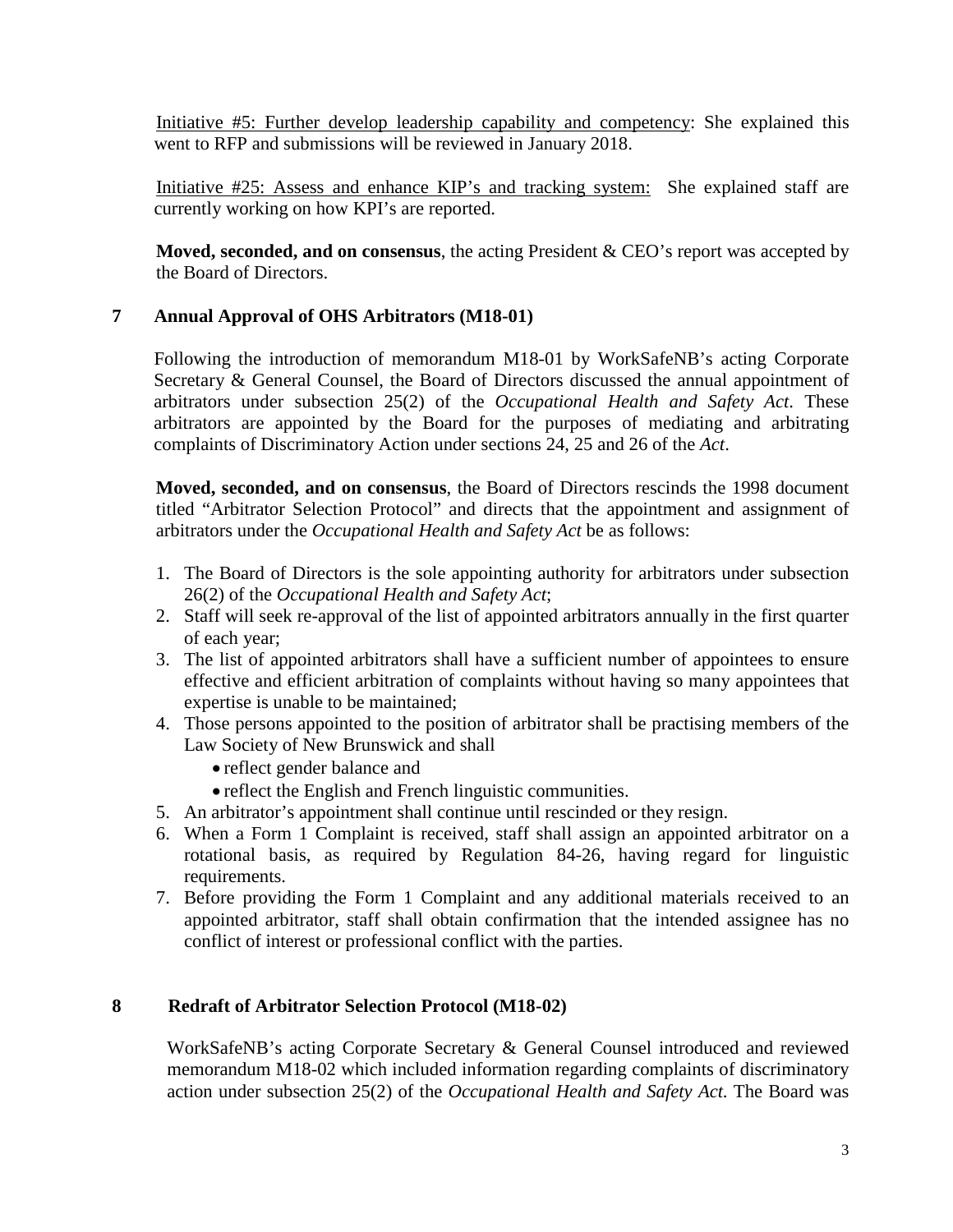advised by WorkSafeNB's Vice President, WorkSafe Services that some proactive activities will be undertaken in workplaces where significant numbers of complaints exist.

# **9 Cannabis (Marijuana) as a Medical Aid (M18-03)**

WorkSafeNB's acting Director of Planning & Policy introduced memorandum M18-03 regarding the establishment of a policy outlining the principles for the management of medicinal cannabis to treat compensable injuries. She explained this policy is related only to cannabis without a Drug Identifier Number (DIN) and that cannabis products with a DIN are covered under WorkSafeNB's general medical aid policy.

She confirmed with the Board that there is no anticipated additional cost to the system resulting from this policy. She also highlighted changes to the policy resulting from the stakeholder consultation.

WorkSafeNB's acting Corporate Secretary & General Counsel explained there is no case law directly related to this topic, although there is a human rights case before a court of appeal which may provide some broad guidance on this issue. The Board noted that some items contained in this policy will likely be challenged at the Workers' Compensation Appeals Tribunal (WCAT). It was noted that the strength of this policy is that it is evidence based, although it may have to revisited periodically in the future.

WorkSafeNB's Chief Medical Officer addressed the Board. He explained that because worker safety is of the utmost importance for WorkSafeNB, the policy authorizes CBD rich cannabis to minimize the cognitive and performance impairment that is typically seen with THC rich products.

The Board clarified that existing claims with approved higher doses will not be affected by the enactment of this policy.

The Board sought clarification on why a maximum daily dosage of 3 grams or less was established in policy. He explained that the general dosage of the greater population was lower than WorkSafeNB's average injured worker dosage and alignment was made with Veterans Affairs Canada.

The Board inquired whether a worker could safely return to work with this dose. He advised that for the average worker, this would be a generally safe protocol. A Risk Assessment will also help to identify any potential issues. It was noted that advising employers of possible impairment creates privacy issues.

He explained that the policy will be disseminated to the public, with a target to key stakeholders and training will be provided to staff for this policy's implementation.

The Board clarified that WorkSafeNB cannot be held liable for issues resulting from the use of medical cannabis as it is only the payer and not the prescriber.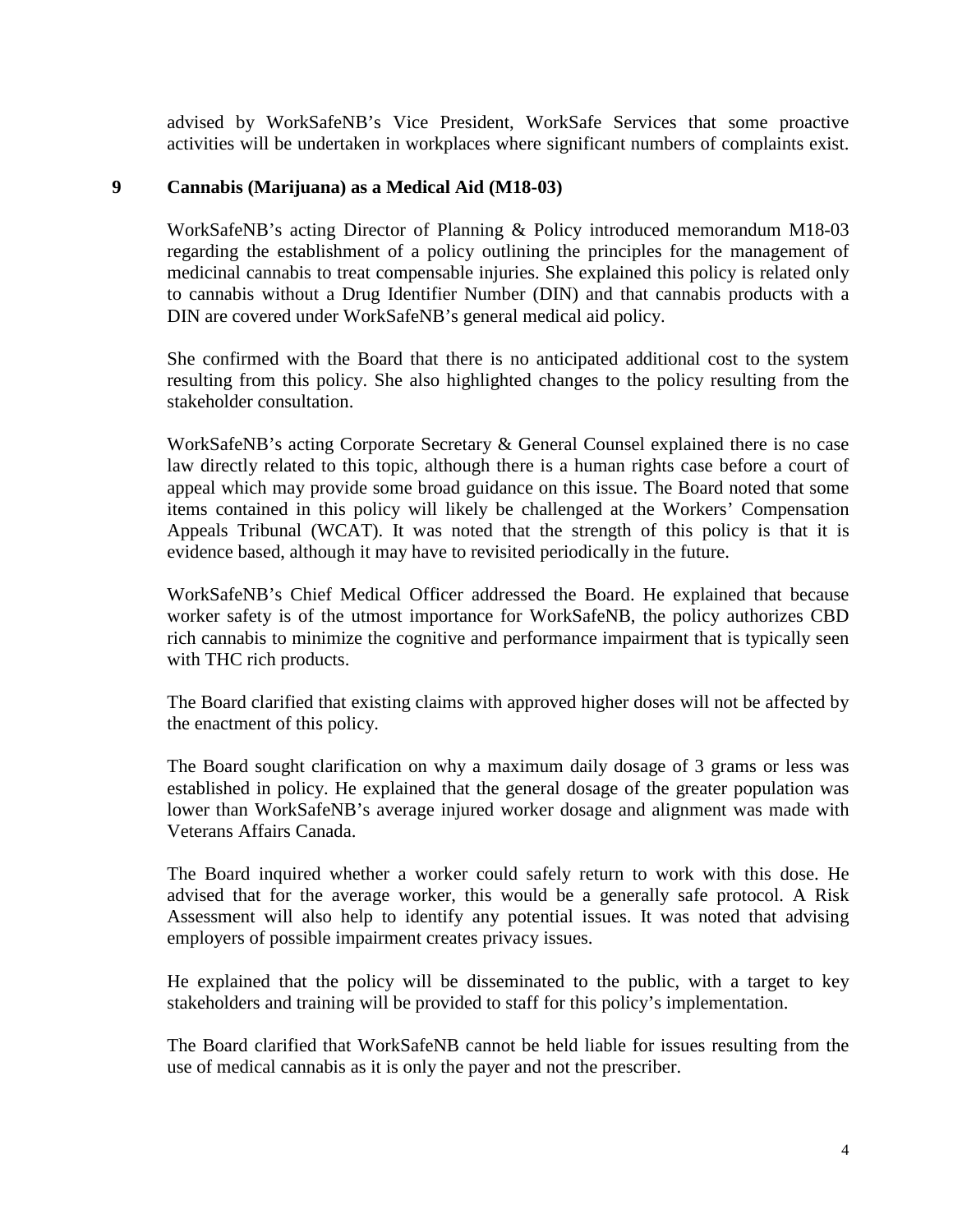**Moved, seconded, and on consensus**, the Board of Directors approved proposed Policy 25-015 Medical Aid – Cannabis (Marijuana) for Medical Purposes, Release 001.

**Moved, seconded, and on consensus**, the Board of Directors approved the in-effect date of Policy 25-015 Medical Aid – Cannabis (Marijuana), Release 001 to be April 2, 2018.

# **10 Medical Aid – Opioids (M18-04)**

WorkSafeNB's acting Director, Planning & Policy reviewed memorandum M18-04 related to the review of Policy 25-012 Medical Aid – Opioids. WorkSafeNB's Chief Medical Officer explained the basis for the policy changes is the safety of our clients who use opioids. The policy changes reflect lower dosages of opioids to align ourselves with the Canadian Medical Association and the College of Family Physicians of New Brunswick. The policy changes are not retroactive.

He noted that further research may be conducted on this issue as ongoing data analysis suggests there may be a correlation with opioid payments made by WorkSafeNB and the deaths of workers who received those payments.

**Moved, seconded, and on consensus**, the Board of Directors directed staff to undertake stakeholder consultation related to changes to Policy 25-012 Medical Aid – Opioids as presented for 60 days.

# **11 WCAT Semi-Annual Update**

The Chair of the Workers' Compensation Appeals Tribunal (WCAT) presented a semiannual update to the Board.

He noted the WCAT overturn rate of WorkSafeNB decisions at 85% for 2016 has reduced to 69% for 2017. He surmised that WorkSafeNB presence at the hearings to present a full explanation of its decision likely accounts for this reduction. He noted his support of WorkSafeNB representation.

The Board discussed the standard of evidence with the Chair of the WCAT. The Chair of the WCAT explained that the standard in legislation has been adhered to by the WCAT and decisions likely result from how each vice-chair attaches weight to the evidence before them. There was a discussion that some administrative changes made by the WCAT (such as identifying a policy that may be in question) have improved the appeals process and that further systematic, legislative changes may change the process as well.

The Board expressed its concern with possible impacts to the system regarding the retroactivity of WCAT decisions. The Chair of the WCAT noted that if there was a clause related to retroactivity in legislation they would follow it. The Board noted it has recommended a legislative change on this issue.

The Board and the Chair of the WCAT also briefly discussed how medical evidence by way of a written submission to the WCAT by WorkSafeNB's Chief Medical Advisor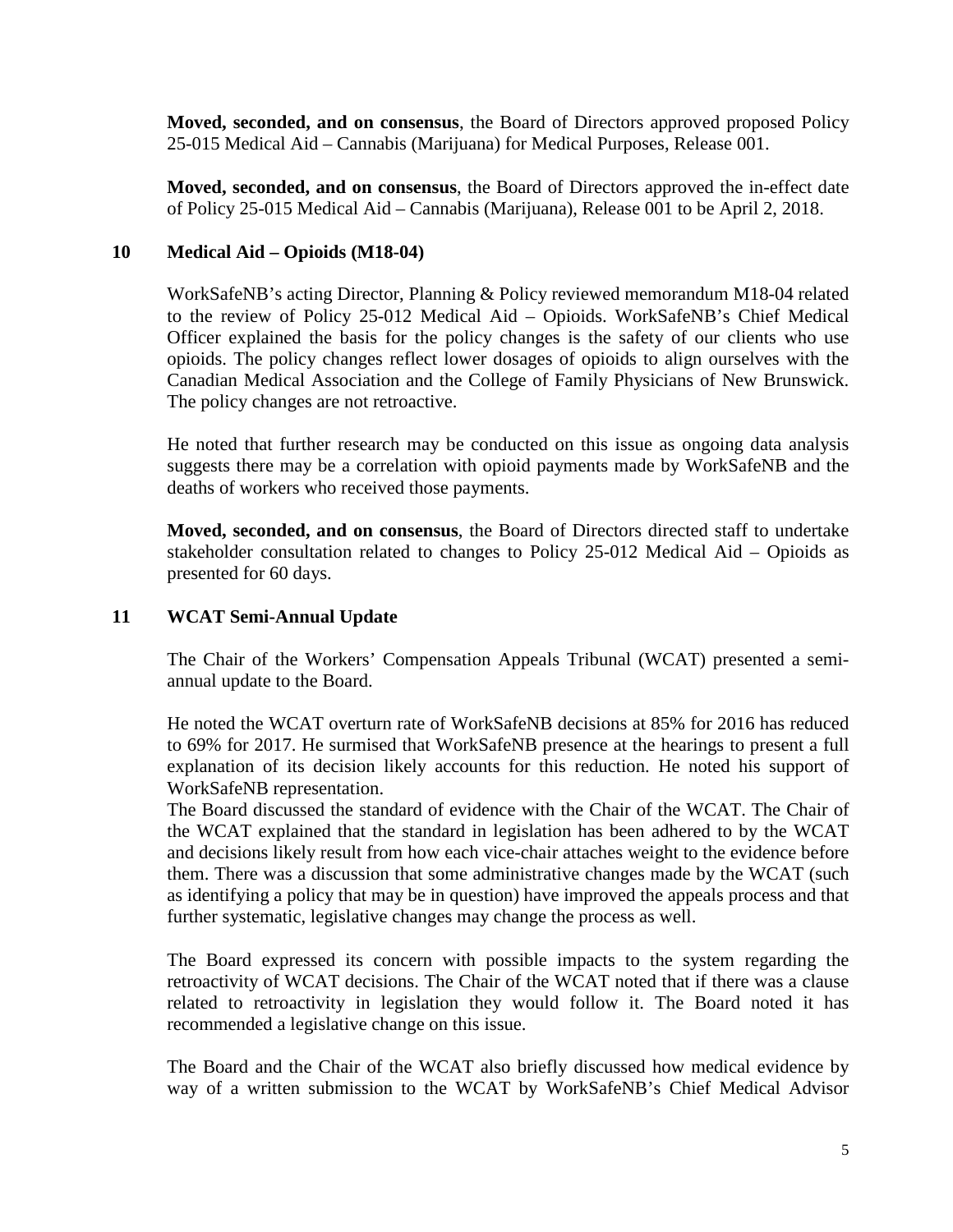could be submitted in anticipated appeals related to the newly approved WorkSafeNB policy related to medical cannabis (marijuana).

The Board inquired into wait times at the WCAT and were advised by the Chair of the WCAT that wait times are down to approximately 63 days (from filing to hearing date) and the time to render a decision is roughly 67 days. He further advised that the WCAT inventory has been reduced from approximately 470 to 83 appeals. He noted that the issue of attracting vice-chairs continues to be an issue.

The Board and the Chair of the WCAT discussed the establishment of WorkSafeNB's Issues Resolution Office, noting that the reduction in the WCAT backlog has likely resulted from the IRO process. There was also discussion on enhancing coordination between the IRO and the WCAT.

The Chair of the WCAT also noted that he is trying to tighten up the 1 year limitation period for filing an appeal of a WorkSafeNB decision.

# **12 Office of the Ombud**

The Ombud of New Brunswick had a discussion with the Board of Directors. He noted that the Ombud's office does not generally receive a large volume of calls regarding WorkSafeNB.

There was discussion on the balance in the workers' compensation system in relation to how employer premiums should or should not factor into WorkSafeNB's decision making. The Board noted the political pressure of keeping assessment rates low, its guidance resulting from the mandate letter provided to WorkSafeNB from Government, as well as the Board's desire to ease employers into increasing assessment rates.

The Ombud, in response to a staff question on whether WorkSafeNB would benefit from more explicit legislation, noted his position that discretion is necessary to achieve equity. He explained that a conversation about how the workers' compensation system works would likely be of benefit. The Board noted this is one of the goals of the stakeholder engagement sessions being held across the Province. He noted his desire to attend one of these sessions, which the Board was in support of.

He encouraged further private conversations on any issues with him and acknowledged the challenges the Board faces.

# **13 WorkSafe Services Evaluation Committee Report (***verbal update)*

WorkSafeNB's Vice President, WorkSafe Services provided the Board with an update on the WorkSafe Services Evaluation Committee (WSEC) meeting of January 24, 2018. She explained that the WSEC received a presentation on the Service Goal including updates on key actions related to strategies under the Service Goal. The WSEC was also provided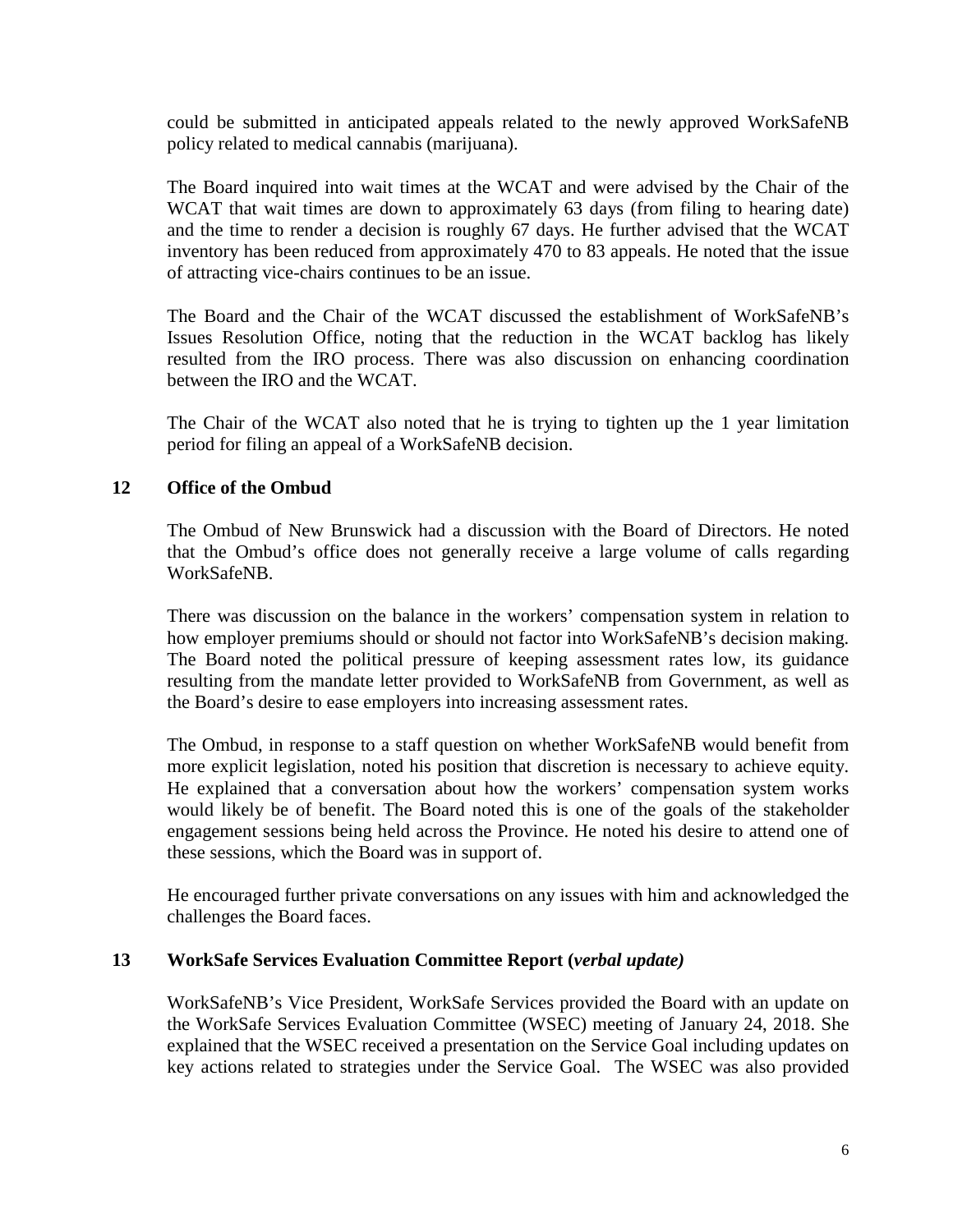with updated information on risk oversight. No recommendations for decisions were brought to the Board from the WSEC meeting.

## **14 Governance Issues**

## Board of Directors Performance Assessment (M18-05)

The Board reviewed memorandum M18-05 related to the Board's annual performance assessment. The Board expressed desire to have this completed electronically and anonymously. The Board also noted that a person outside of the Board should oversee the analysis, which will be done by both a data tool available to WorkSafeNB as well as an analysis of raw data by WorkSafeNB's internal auditor. A report detailing the results will be brought to the Board in February 2018.

# Governance Education (M18-06)

WorkSafeNB's acting Director of Planning & Policy introduced memorandum M18-06 related to the governance education session. The Board agreed this session would be for WorkSafeNB only at its head office on April 5, 2018.

### Policy 41-002 Governance Statement (M18-07)

WorkSafeNB's acting Director, Planning & Policy introduced memorandum M18-07 related to the update of Appendix  $D -$  Position Guidelines, Board Member, Appendix  $E -$ Position Guidelines, Chairperson, and Appendix F – Position Guidelines, Vice-Chairperson to Policy 41-002 – Governance Statement - Board of Directors to reflect legislative changes as well as various aspects of the Board members', Chairperson's and Vice-chairperson's duties.

The Board requested that Appendix  $F -$  Position Guidelines, Vice-Chairperson, Board of Directors, reflect the same required number of days to mirror that of a Board member.

**Moved, seconded, and on consensus**, the Board of Directors approved the changes to Appendix  $D$  – Position Guidelines, Board Member, Board of Directors, Appendix  $E$  – Position Guidelines, Chairperson, Board of Directors, and Appendix F – Position Guidelines, Vice-Chairperson, Board of Directors to Policy 41-002 – Governance Statement - Board of Directors as amended.

### Selection of Members for Audit and Human Resources Committees (M18-12)

The Board discussed memorandum M18-12 related to member selection for the newly created Human Resources Evaluation Committee and Audit Committee.

**Moved, seconded, and on consensus**, the Board of Directors made the following Committee appointments: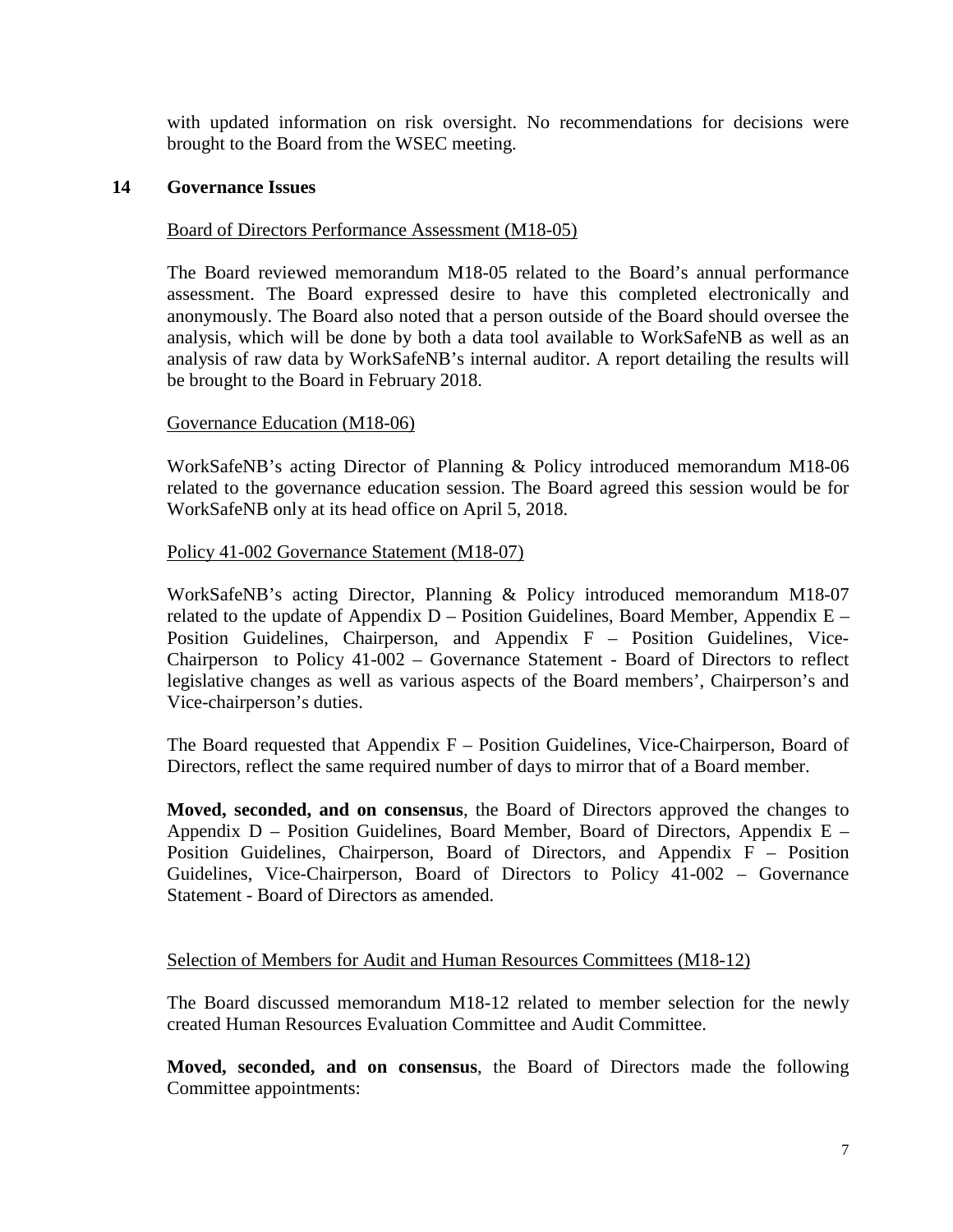Human Resources Evaluation Committee:

- Julie Marr, employer representative;
- Maureen Wallace, worker representative;
- Tina Soucy, alternate employer representative; and
- Michèle Caron, alternate worker representative.

Audit Committee:

- Tina Soucy, employer representative;
- Jim Stanley, worker representative;
- Gaëtan Guérette, alternate employer representative; and
- Maureen Wallace, alternate worker representative.

### **15 Stakeholder Engagement Debrief and Next Steps (M18-08)**

The Board reviewed memorandum M18-08 related to Debrief Report of the Stakeholder Engagement Session held on December 13, 2017.

The Board discussed the difficulty in encouraging physicians to become involved in these sessions, and suggested exploring the possibility of WorkSafeNB attending a medical conference to bring key information to them. The Board also noted that perhaps larger employers with more experience in health and safety processes could help educate smaller employers with less experience.

The Board noted it was satisfied with the world café model, but expressed that it wanted to ensure these sessions do not become repetitive.

The Board also discussed the possibility of the Occupational Health and Safety Conference be expanded to be a general Workers' Compensation Conference which could provide an opportunity for more education of the system to stakeholders.

### **16 Safety Achievement Financial Incentive System (M18-09)**

The Board received information contained in memorandum M18-09 related to Policy 23- 610 Safety Achievement Financial Incentive System (SAFIS).

WorkSafeNB's consulting actuary from Morneau Shepell presented information to the Board including information on assessment models across Canada, the assessment model for WorkSafeNB including basic assessment rates, the compulsory Experience Rating System, and SAFIS which is a system for qualifying employers to further increase the financial incentive for a personalized rate resulting from prevention and post-injury management. A Senior Actuarial Analyst with WorkSafeNB reviewed how rebates or surcharges are calculated, what the maximum surcharge will be, how fatalities are calculated, and how employers can withdraw amounts from the fund.